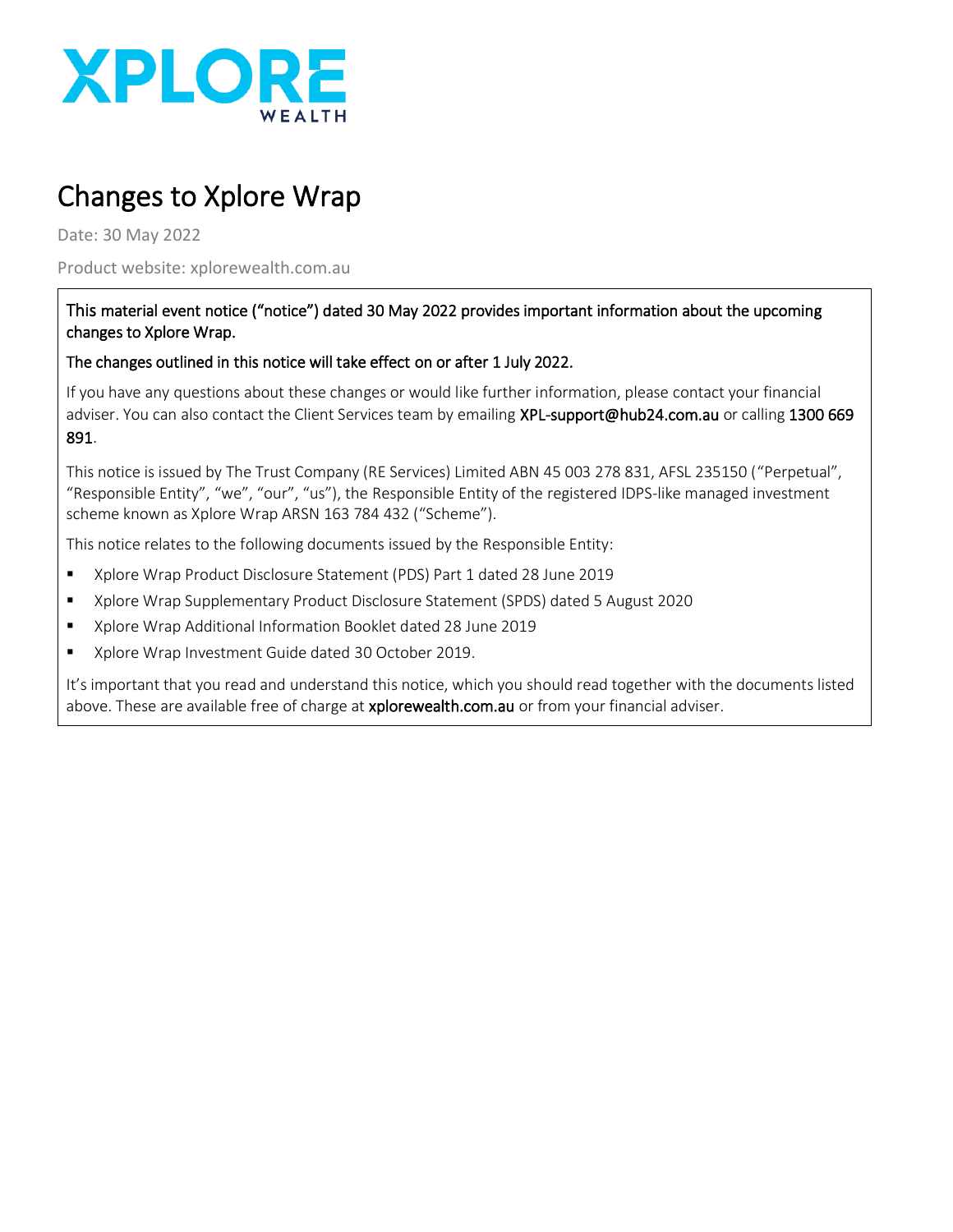

## Summary of changes

| See below for more information                       |                                                                                                                                                                                                                                                                                                                                                                                  |  |
|------------------------------------------------------|----------------------------------------------------------------------------------------------------------------------------------------------------------------------------------------------------------------------------------------------------------------------------------------------------------------------------------------------------------------------------------|--|
| <b>Reduced Input Tax Credits</b><br>on fees          | The fees you pay will be applied inclusive of Goods and Services Tax (GST) and net of<br>Reduced Input Tax Credits (RITC). This means you'll effectively receive the benefit of<br>any RITC on these fees.                                                                                                                                                                       |  |
| Product fees and charges                             | There will be changes to how the following fees are calculated:<br><b>Transaction fees</b><br>$\blacksquare$<br>Administration fees<br>٠<br>Expense recovery fees<br>٠<br>In-specie transfer fees.<br>٠<br>Administration fee discounts for family groups will also be structured differently.                                                                                   |  |
| Investment and cash<br>minimums<br>Online experience | There will be changes to:<br>Minimum amounts for withdrawals<br>$\blacksquare$<br>Minimum transaction amounts<br>$\blacksquare$<br>Minimum cash balances.<br>٠<br>Xplore Wrap will move from the Xplore Wealth platform to the HUB24 platform. This<br>will give you:<br>Access via a new online portal and mobile app<br>٠<br>Enhanced reporting and online functionality.<br>٠ |  |
| Temporary transaction<br>freeze                      | A temporary freeze on transactions will apply during the two weeks prior to these<br>changes.                                                                                                                                                                                                                                                                                    |  |

# Reduced Input Tax Credits on fees

The benefit of any Reduced Input Tax Credits (RITC) claimed on fees including administration fees, investment fees and adviser fees is currently retained by Xplore Wealth. From or after 1 July 2022, these fees will be charged to you inclusive of GST and net of RITC. Any RITC benefits will be applied at the time the fee is deducted from your account.

Unless otherwise stated in this notice, there will be no increase to the fees you pay. However, this change means you'll only be charged administration fees, adviser fees and investment management fees inclusive of GST and net of RITC. That is, your fees will be adjusted so you'll receive the benefit of RITCs upfront at the time when they are deducted from your account.

For example, if you pay an adviser service fee of 1.10% p.a. (inclusive of GST), your adviser will continue to receive the full fee of 1.10% p.a. (inclusive of GST). However, you'll only be charged a fee of 1.025% p.a. (inclusive of GST and net of RITC) from your account. This represents a 75% reduction on the GST payable on the fee charged to your portfolio, by reducing the amount deducted to allow for the RITC benefit. So on a \$50,000 investment, the adviser service fees you pay will reduce by \$37.50 p.a. While most fees attract a 75% discount on the GST payable, others attract a 55% discount instead.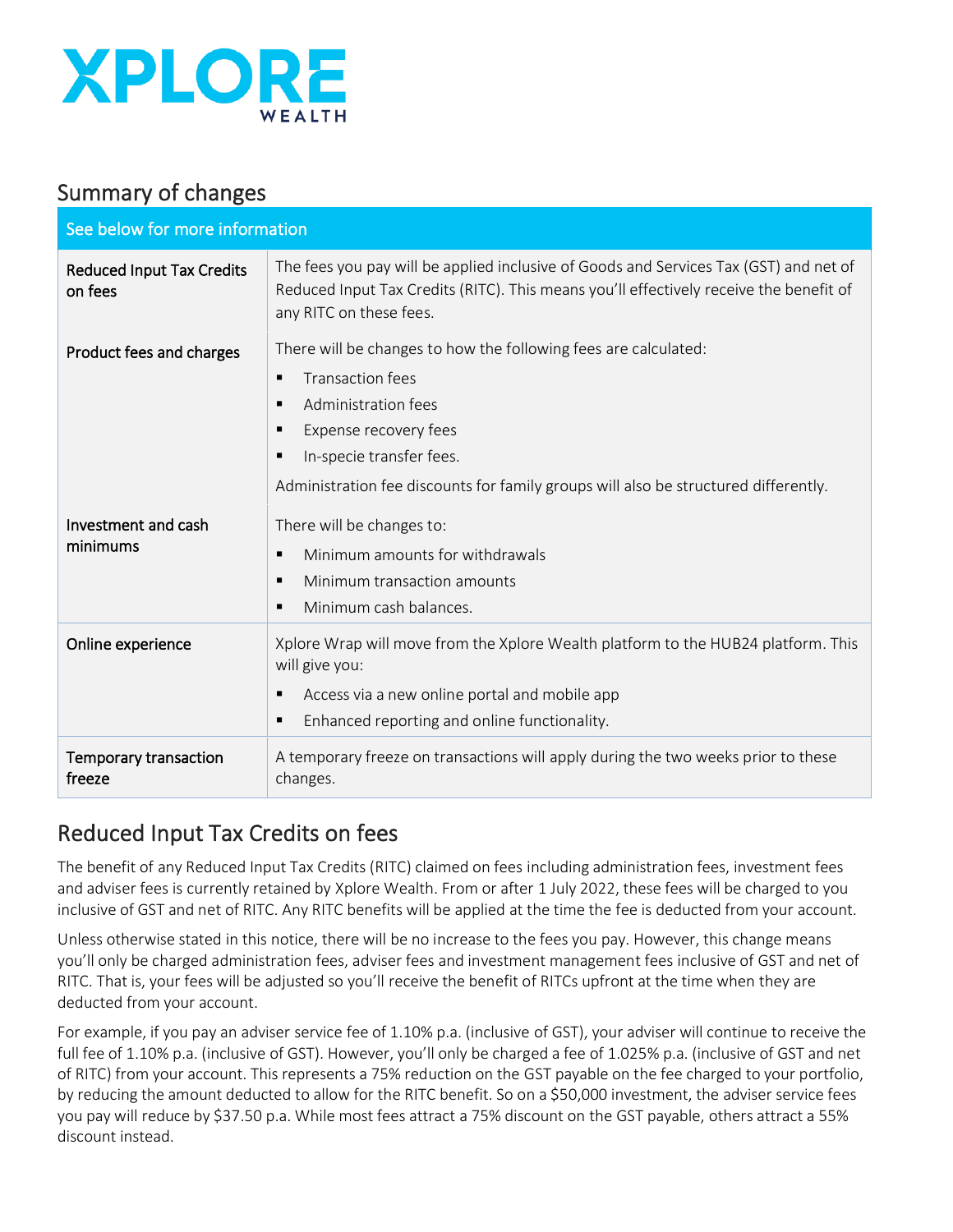

# Product fees and charges

This table explains the fees you currently pay and how these fees will change.

|                                                           | <b>Current rate</b>                                                                                                                                                                                                                                                            | <b>New rate</b>                                                                                                                                                                                                                                                                                       |
|-----------------------------------------------------------|--------------------------------------------------------------------------------------------------------------------------------------------------------------------------------------------------------------------------------------------------------------------------------|-------------------------------------------------------------------------------------------------------------------------------------------------------------------------------------------------------------------------------------------------------------------------------------------------------|
|                                                           | (fees are inclusive of GST)                                                                                                                                                                                                                                                    | (fees are inclusive of GST and net of RITC)                                                                                                                                                                                                                                                           |
| Transaction fees (for ASX-listed<br>securities)           | Within a managed portfolio:<br>٠<br>0.11% of the transaction value<br>subject to a minimum fee of<br>\$3.30<br>Outside a managed portfolio:<br>٠<br>0.11% of the transaction value<br>subject to a minimum fee of \$22                                                         | Within a managed portfolio: 0.11% of<br>the transaction value (no minimum<br>fee)<br>Outside a managed portfolio: 0.11%<br>٠<br>of the transaction value, subject to a<br>minimum fee of \$11 when aggregated<br>with other trades on the day or a<br>minimum fee of \$22 for direct market<br>trades |
| Transaction fees (for<br>international listed securities) | Within a managed portfolio:<br>٠<br>0.22% of the transaction value,<br>subject to a minimum fee of<br>\$5.50<br>Outside a managed portfolio:<br>٠<br>0.22% of the transaction value,<br>subject to a minimum fee of \$35<br>and expense recovery of up to<br>\$44 per exchange | Within a managed portfolio: 0.22% of<br>the transaction value (no minimum<br>fee)<br>Outside a managed portfolio: 0.22%<br>of the transaction value, subject to a<br>minimum fee of \$33                                                                                                              |
| Transaction fees (for managed<br>funds)                   | Within a managed portfolio:<br>٠<br>\$5.50 per transaction<br>Outside a managed portfolio:<br>٠<br>\$27.50 per transaction                                                                                                                                                     | Within a managed portfolio: 0.11% of<br>٠<br>the transaction value subject to a<br>maximum of \$22<br>Outside a managed portfolio: \$22 per<br>transaction                                                                                                                                            |
| <b>Administration fees</b>                                | $$0 to $250,000 =$<br>0.30%<br>٠<br>$$250,001$ to $$500,000 =$<br>0.20%<br>٠<br>\$500,001 to \$1m =<br>0.15%<br>٠<br>$$1m$ to $$2m =$<br>0.07%<br>٠<br>$$2m$ and above =<br>Nil<br>٠<br>plus 0.105% for international<br>securities                                            | $$0 to $250,000 =$<br>0.29%<br>٠<br>\$250,001 to \$500,000 =<br>0.19%<br>\$500,001 to \$1m =<br>0.14%<br>Above $$1m =$<br>0.07%<br>٠<br>Maximum fee: \$2,600 p.a.                                                                                                                                     |
| Family discounting for<br>administration fees             | The account balances of up to 4<br>family members' accounts can be<br>aggregated when calculating the<br>tiered fee                                                                                                                                                            | The account balances of up to 6 family<br>members' accounts can be aggregated<br>when calculating the tiered fee                                                                                                                                                                                      |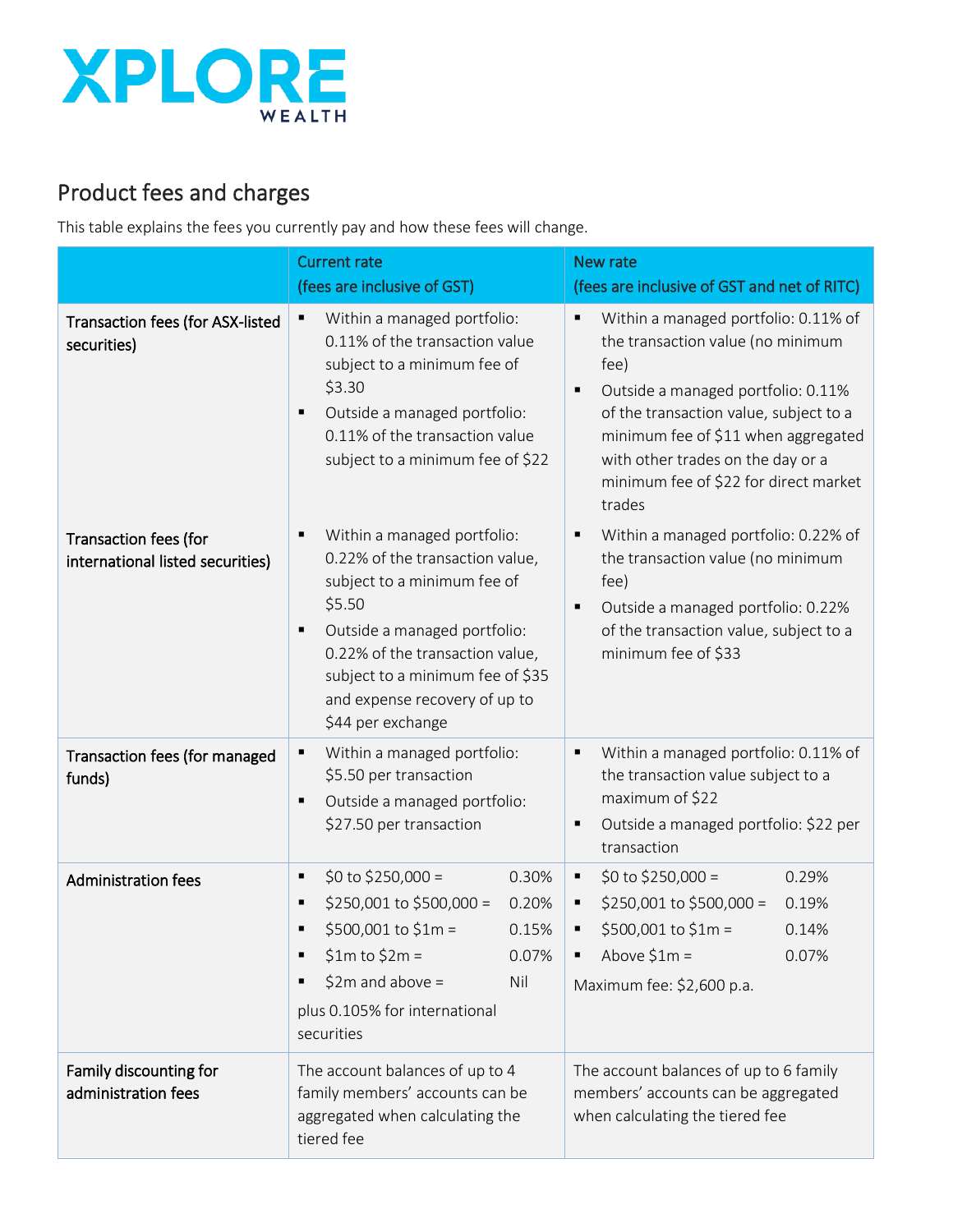

| Expense recovery fees <sup>1</sup> | n/a                                                                    | 0.01%, capped at \$100                                                                                            |
|------------------------------------|------------------------------------------------------------------------|-------------------------------------------------------------------------------------------------------------------|
| In-specie transfer fees            | Transfer in: \$11 per security<br>Е<br>Transfer out: \$33 per security | Transfer in: \$0<br>$\blacksquare$<br>Transfer out: \$27.50 per listed<br>п<br>security, \$38.50 per managed fund |

#### Investment and cash minimums

This table explains the minimum amounts that currently apply to your account and how these minimums will change.

|                                                                 | Current amount/date                                                                                                                                                                                                                                       | New amount/date                                                                                                                                                                                                                                                               |
|-----------------------------------------------------------------|-----------------------------------------------------------------------------------------------------------------------------------------------------------------------------------------------------------------------------------------------------------|-------------------------------------------------------------------------------------------------------------------------------------------------------------------------------------------------------------------------------------------------------------------------------|
| Minimum contribution and<br>withdrawal amounts and key<br>dates | Minimum contribution amount:<br>٠<br>\$100 per transaction, debited on<br>the 15th of each month or the<br>next business day<br>Minimum withdrawal amount:<br>$\blacksquare$<br>no minimum, paid on the 15th of<br>each month or the next business<br>day | Minimum contribution amount: no<br>$\blacksquare$<br>change to minimum, debited on the<br>20th of each month or the next<br>business day<br>Minimum withdrawal amount: \$100<br>$\blacksquare$<br>per transaction, paid on the 10th of<br>each month or the next business day |
| Minimum transaction amounts                                     | n/a                                                                                                                                                                                                                                                       | ASX-listed securities: \$100<br>$\blacksquare$<br>Managed funds: \$250<br>п<br>International listed securities: \$500<br>$\blacksquare$                                                                                                                                       |
| Minimum cash balance                                            | 2% of the account's total value                                                                                                                                                                                                                           | 0.75% of the account's total value<br>$\blacksquare$                                                                                                                                                                                                                          |

### Online experience

#### New investor portal

On or after 1 July 2022, your investments within Xplore Wrap will be accessible online via a new investor portal. You'll receive a welcome email with details of how to log in to your account via the new portal. In the meantime, you can continue using the old Xplore portal to view your investments.

You won't be able to view your transaction history in the new portal immediately from that time, but this will be available as soon as possible. Until then, you'll still be able to view your transaction history in the old Xplore portal.

#### New mobile app

On or after 1 July 2022, you'll also be able to access your account via a mobile app called MyHUB. Your welcome email will provide details on how to download and log into the app.

 $1$  Under its Constitution, the Responsible Entity has a general right to be reimbursed for all costs incurred in the course of its administration of Xplore Wrap, which it can allocate proportionately across all accounts based on the value of assets in each account. Expense recoveries are expenses generally incurred in the day-to day operation of Xplore Wrap and include, but are not limited to, legal, compliance and related administration functions, accounting, printing, and audit fees.